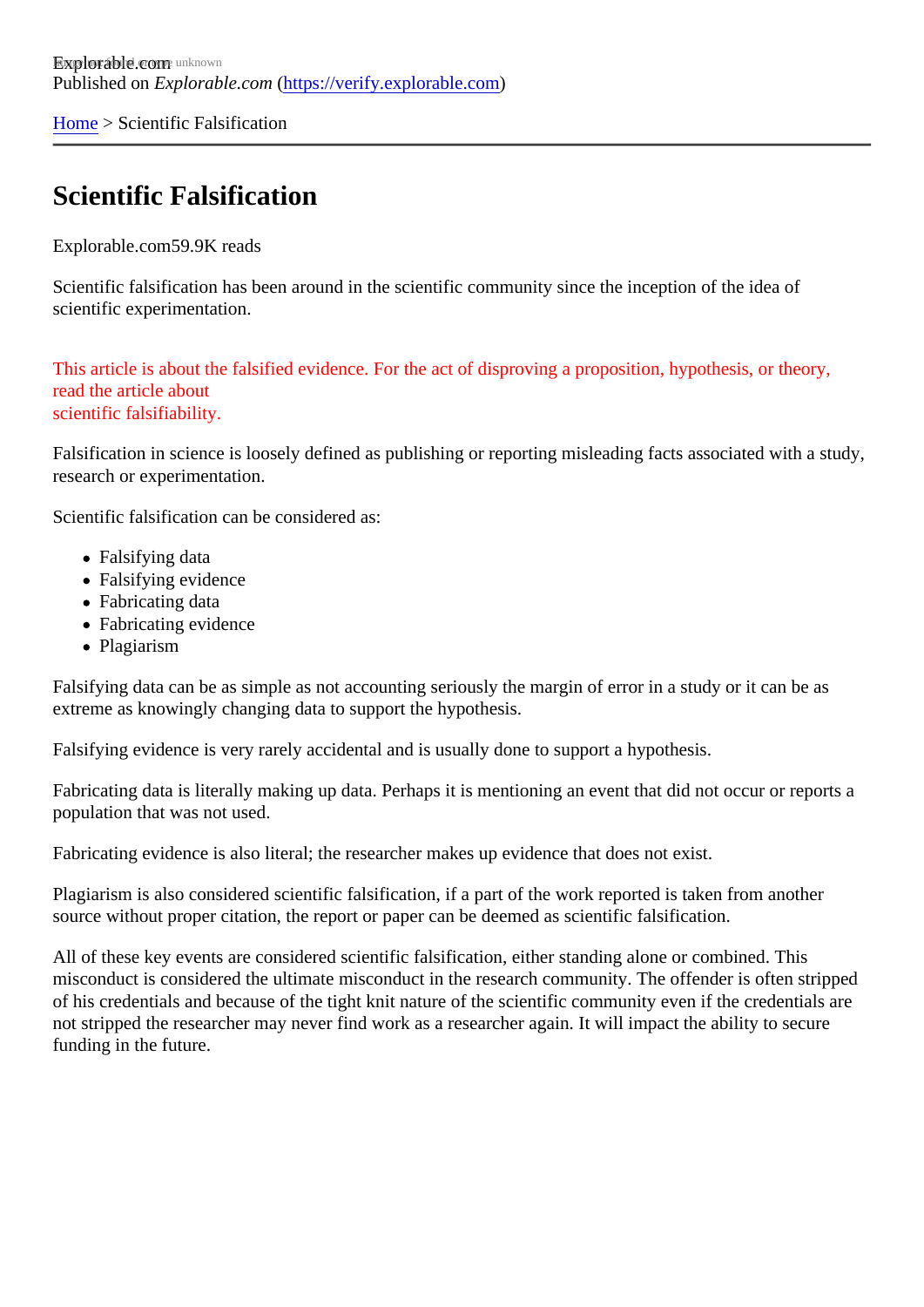## Cases

Several cases in point were reported in a public notice of determinations **Offiche** Of Research Integrity [\(ORI\)](http://grants.nih.gov/grants/guide/notice-files/not93-177) [1]

"Raphael B. Stricker, M.D., University of California at San Francisco. An investigation conducted by the University found that Dr. Stricker falsified data for a manuscript and a PHS-supported publication reporting research on AIDS. In the manuscript, Dr. Stricker selectively suppressed data that did not support his hypothesis, and reported consistently positive data whereas only one of four experiments had produced positive results. In the publication, Dr. Stricker reported that an antibody was found in 29 of 30 homosexuals, but not found in non-homosexuals.

However, Dr. Stricker's control data, which he suppressed, showed the antibody in 33 of 65 nonhomosexuals. The falsified data was used as the basis for a grant application to the National Institutes of Health. The ORI concurred in the University's finding. Dr. Stricker executed a Voluntary Exclusion and Settlement Agreement in which he has agreed not to apply for Federal grant or contract funds and will not serve on PHS advisory committees, boards or peer review groups for a three year period beginning April 1, 1993."

Also reported in the same notice:

"Tian-Shing Lee, M.D., Joslin Diabetes Center, Harvard Medical School.

An investigation conducted by Harvard found that Dr. Lee, a former post-doctoral fellow at the Joslin Diabetes Center, fabricated and falsified data in research on diabetes supported by the National Eye Institute. Primary data was missing for almost half of the figures and tables in a series of published papers and manuscripts prepared by Dr. Lee.

Many instances of data fabrication and falsification were found, including presenting data for cell counts that were never performed, indicating that multiple data points were determined when in fact only a single data point was obtained, eliminating the highest or lowest values in sets of experimental readings, alteration or transposition of data to achieve a desired experimental result, and misrepresentation of the time intervals at which data was collected.

The Office of Research Integrity concurred in the University's findings. Dr. Lee has been debarred from receiving Federal grants or contracts and is prohibited from serving on Public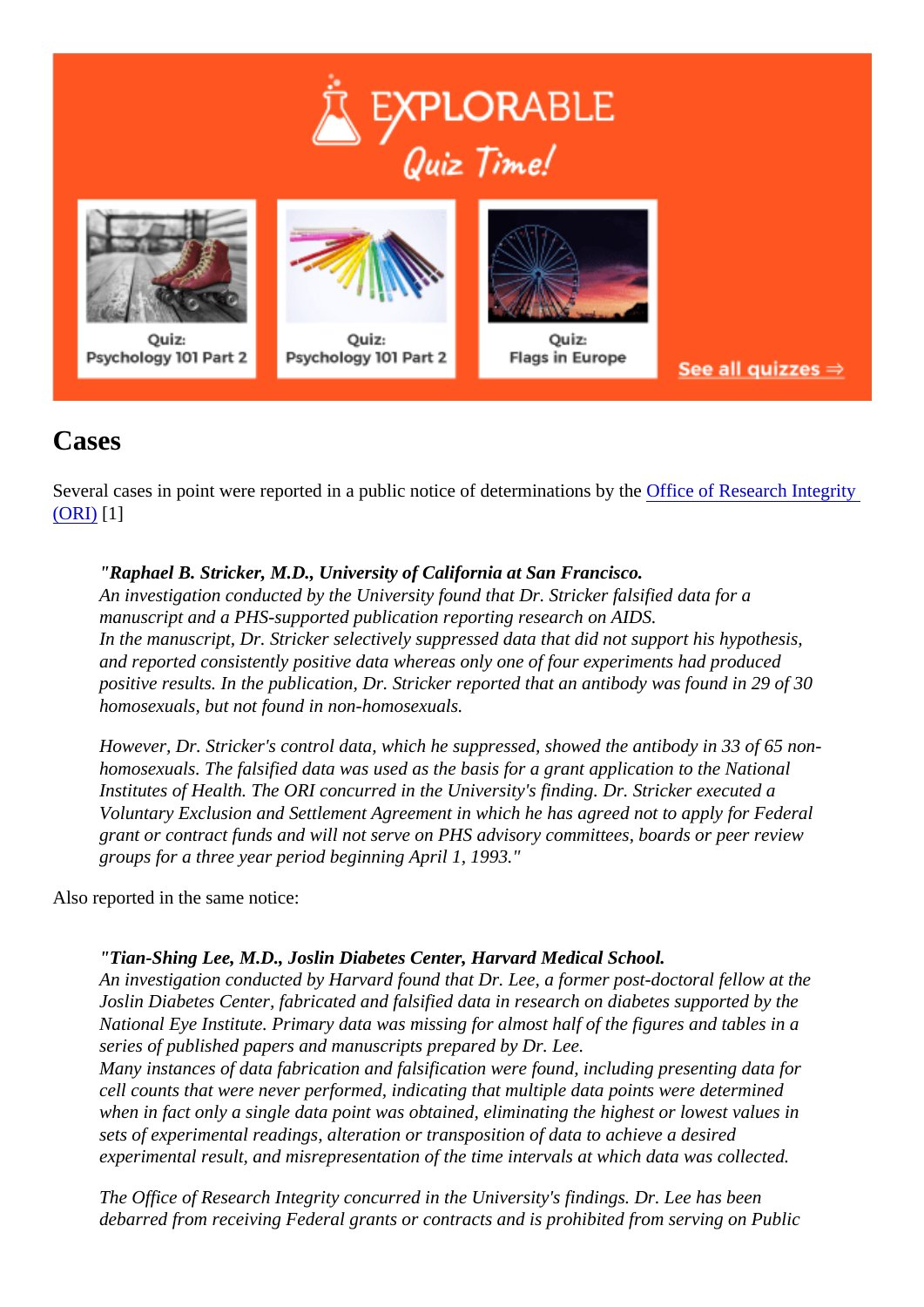Health Service Advisory Committees, Boards, or peer review groups for a five year period beginning April 18, 1993.

Harvard University notified the four scientific journals which had published papers containing data fabricated or falsified by Dr. Lee that the papers should be retracted."

Another report from the same source notes:

"James H. Freisheim, Ph.D., Medical College of Ohio.

An inquiry and an investigation conducted by the University found that Dr. Freisheim had submitted a research grant application to the National Institutes of Health which contained substantial portions plagiarized from another scientist's grant application. Dr. Freisheim had served as an assigned reviewer of the other scientist's application when it was reviewed about two years earlier by an NIH Study Section.

During the inquiry, Dr. Freisheim produced a handwritten draft of the plagiarized material that he claimed he had written before the other scientist had submitted his grant application, and that therefore the other scientist had plagiarized Dr. Freisheim's work. The investigation reviewed the handwritten draft and concluded that it had been written much later than purported by Dr. Freisheim, possibly during the inquiry to establish the basis for his defense.

The investigation also concluded that Dr. Freisheim had plagiarized material for two postdoctoral fellowship applications to the NIH. The ORI concurred in the University's findings, and Dr. Freisheim has been debarred from receiving Federal grant or contract funds for a period of three years beginning May 5, 1993.

He has also been required, for a ten year period beginning May 5, 1993, to certify that future applications for research support submitted to the PHS are his own work, and he has been prohibited from serving on PHS Advisory Committees or review groups for the same period."

## What are the Effects of Scientific Falsification?

Society as a whole is greatly dependent upon the scientific community to provide direction. Direction is received from the scientific community in every aspect of society.

The medical industry depends [on valid](https://verify.explorable.com/validity-and-reliability) [2] research to determine best treatment plans, when evidence of efficacy is falsified it effects directly how a patient will be treated for a specific illness. This is probably the most dangerous aspects of entitic falsification<sup>[3]</sup>. Falsifying data and falsifying evidence can be extremely dangerous in this setting.

Even the simplest day to day things that every culture and society experience, are brought about by what to be believed as valid research. How businesses conduct their business is backed by research, consume is backed by research. How schools teach their students is effected by research. Just about every aspect society as we know it is formed by search[4].

People are greatly influenced by what is reported in the media. The media uses facts and figures to valida their reporting, those facts and figures are based on others research. If the research has been falsified and presented, it affects everyone everywhere.

## What Causes Scientific Falsification?